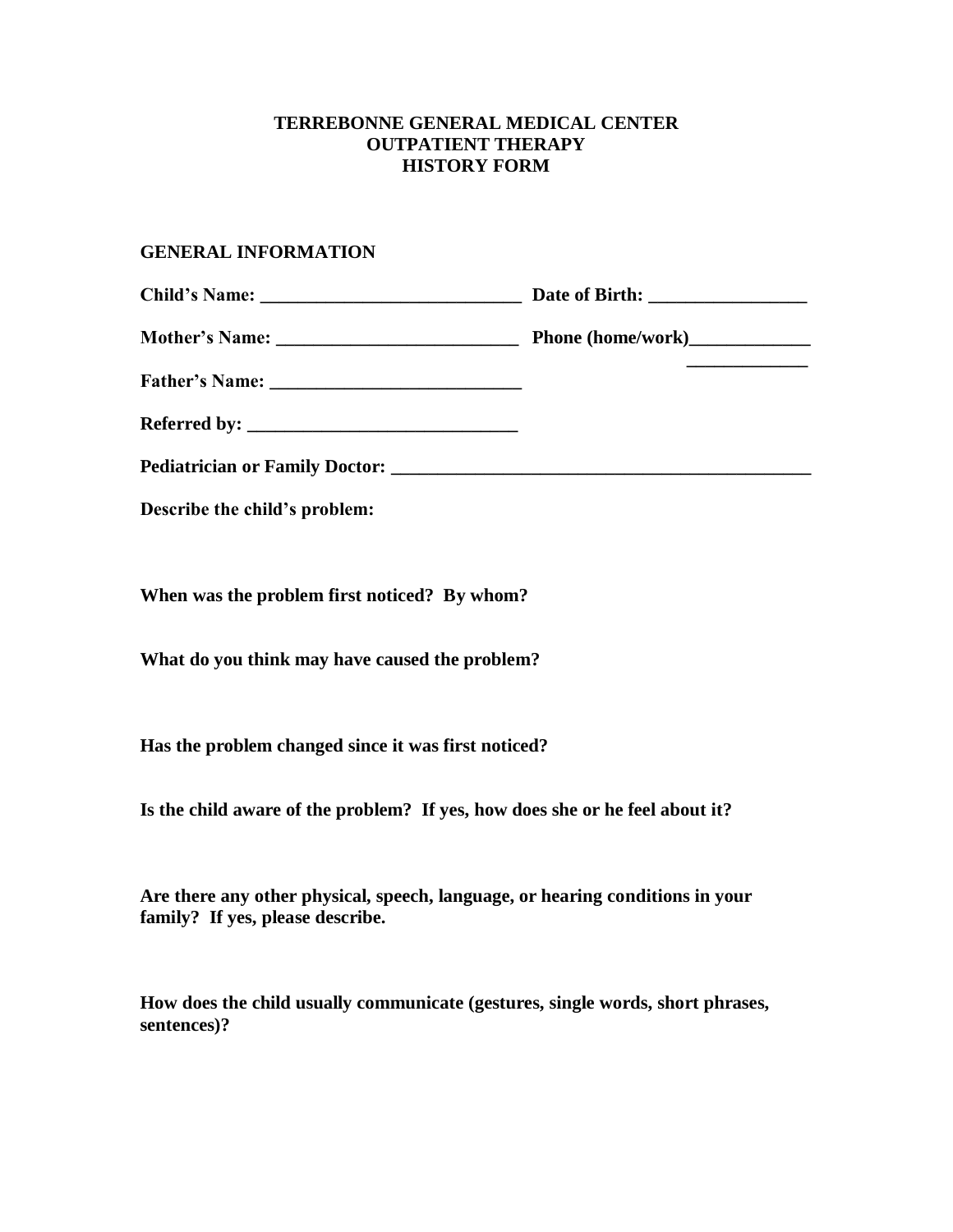# **PRENATAL AND BIRTH HISTORY**

**Mother's general health during pregnancy (illnesses, accidents, medications, etc.)**

| Length of pregnancy:                                                             |            |            |        | Length of labor:                                                                                                                                                                                                                                                                                                                                                                                                                            |
|----------------------------------------------------------------------------------|------------|------------|--------|---------------------------------------------------------------------------------------------------------------------------------------------------------------------------------------------------------------------------------------------------------------------------------------------------------------------------------------------------------------------------------------------------------------------------------------------|
|                                                                                  |            |            |        | Birth weight: $\frac{1}{\frac{1}{2} \cdot \frac{1}{2} \cdot \frac{1}{2} \cdot \frac{1}{2} \cdot \frac{1}{2} \cdot \frac{1}{2} \cdot \frac{1}{2} \cdot \frac{1}{2} \cdot \frac{1}{2} \cdot \frac{1}{2} \cdot \frac{1}{2} \cdot \frac{1}{2} \cdot \frac{1}{2} \cdot \frac{1}{2} \cdot \frac{1}{2} \cdot \frac{1}{2} \cdot \frac{1}{2} \cdot \frac{1}{2} \cdot \frac{1}{2} \cdot \frac{1}{2} \cdot \frac{1}{2} \cdot \frac{1}{2} \cdot \frac{$ |
| Circle type of delivery:                                                         | head first | feet first | breech | <b>Cesarean</b>                                                                                                                                                                                                                                                                                                                                                                                                                             |
| Were there any unusual conditions that may have affected the pregnancy or birth? |            |            |        |                                                                                                                                                                                                                                                                                                                                                                                                                                             |

### **MEDICAL HISTORY**

**Provide the appropriate ages at which the child suffered the following illness or conditions:**

| Allergies ________                                                                                      | Asthma                  | Chicken Pox                                |
|---------------------------------------------------------------------------------------------------------|-------------------------|--------------------------------------------|
| <b>Colds</b><br>$\mathcal{L}^{\text{max}}_{\text{max}}$ , where $\mathcal{L}^{\text{max}}_{\text{max}}$ | Convulsions ________    | Croup                                      |
|                                                                                                         | Ear infections ________ |                                            |
| <b>Headaches</b>                                                                                        | High Fever              | <b>Influenza</b>                           |
| Meningitis ________                                                                                     | <b>Pneumonia</b>        | <b>Seizures</b><br><u> 1989 - Jan Jawa</u> |
| Sinusitis/tonsillitis                                                                                   | Other                   |                                            |

**Has the child had any surgeries? If yes, what type and when?**

**Describe any major accidents or hospitalizations.**

**Is the child taking any medications? If yes, identify.**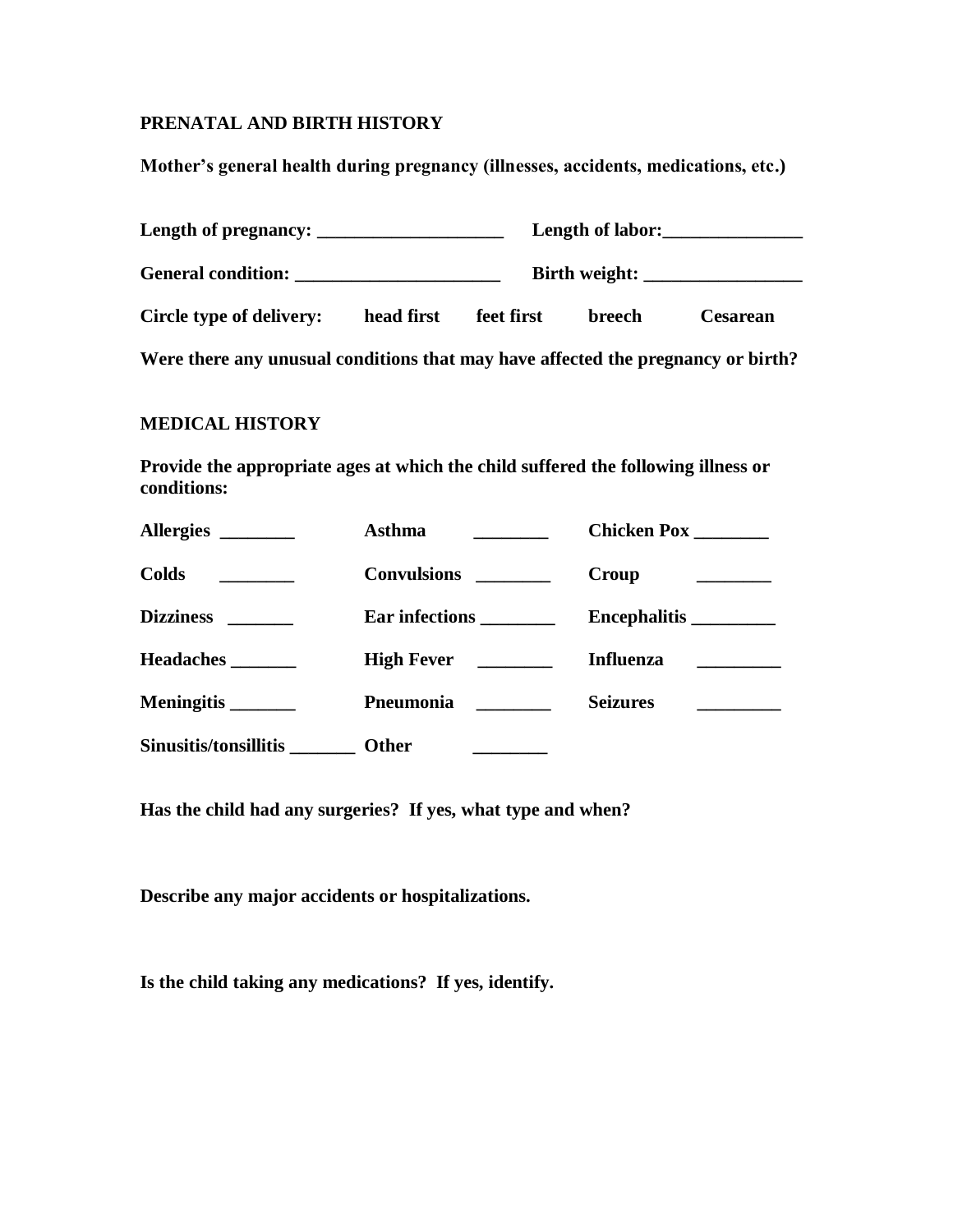**Have there been any negative reactions to medications? If yes, identify.**

# **DEVELOPMENTAL HISTORY**

**Provide the approximate age at which the child began to do the following activities:**

|                                                             | $\text{Sit}$ $\frac{1}{\text{Sit} + \text{Sit} + \text{Sit}}$ $\frac{1}{\text{Sit} + \text{Sit} + \text{Sit} + \text{Sit} + \text{Sit} + \text{Sit} + \text{Sit} + \text{Sit} + \text{Sit} + \text{Sit} + \text{Sit} + \text{Sit} + \text{Sit} + \text{Sit} + \text{Sit} + \text{Sit} + \text{Sit} + \text{Sit} + \text{Sit} + \text{Sit} + \text{Sit} + \text{Sit} + \text{Sit} + \text{Sit} + \text{Sit} + \text{$ |  |
|-------------------------------------------------------------|----------------------------------------------------------------------------------------------------------------------------------------------------------------------------------------------------------------------------------------------------------------------------------------------------------------------------------------------------------------------------------------------------------------------|--|
|                                                             |                                                                                                                                                                                                                                                                                                                                                                                                                      |  |
| Use toilet                                                  |                                                                                                                                                                                                                                                                                                                                                                                                                      |  |
| (For Speech Therapy only answer the next 5*(starred) items) |                                                                                                                                                                                                                                                                                                                                                                                                                      |  |
|                                                             | * Use single words (e.g., no, mom, doggie, etc.): _______________________________                                                                                                                                                                                                                                                                                                                                    |  |
|                                                             | ,我们也不能在这里的时候,我们也不能在这里的时候,我们也不能不能不能不能不能不能不能不能不能不能不能不能不能不能不能。""我们的是,我们也不能不能不能不能不能不能<br>* Combine words (e.g., me go, daddy shoe, etc.) ________________________________<br>* Name simple objects (e.g., dog, car, tree, etc.)_______________________________                                                                                                                                                           |  |
|                                                             | ,我们也不能在这里的时候,我们也不能在这里的时候,我们也不能会在这里的时候,我们也不能会在这里的时候,我们也不能会在这里的时候,我们也不能会在这里的时候,我们也不<br>* Use simple questions (e.g., Where's doggie? Etc.) ____________________________                                                                                                                                                                                                                                                |  |
|                                                             |                                                                                                                                                                                                                                                                                                                                                                                                                      |  |
|                                                             |                                                                                                                                                                                                                                                                                                                                                                                                                      |  |

**Does the child have difficulty walking, running, or participating in any other activities which requires muscle coordination?**

**Are there or have there ever been any feeding problems (e.g., problems with sucking, swallowing, drooling, chewing, etc.)? If yes, describe.**